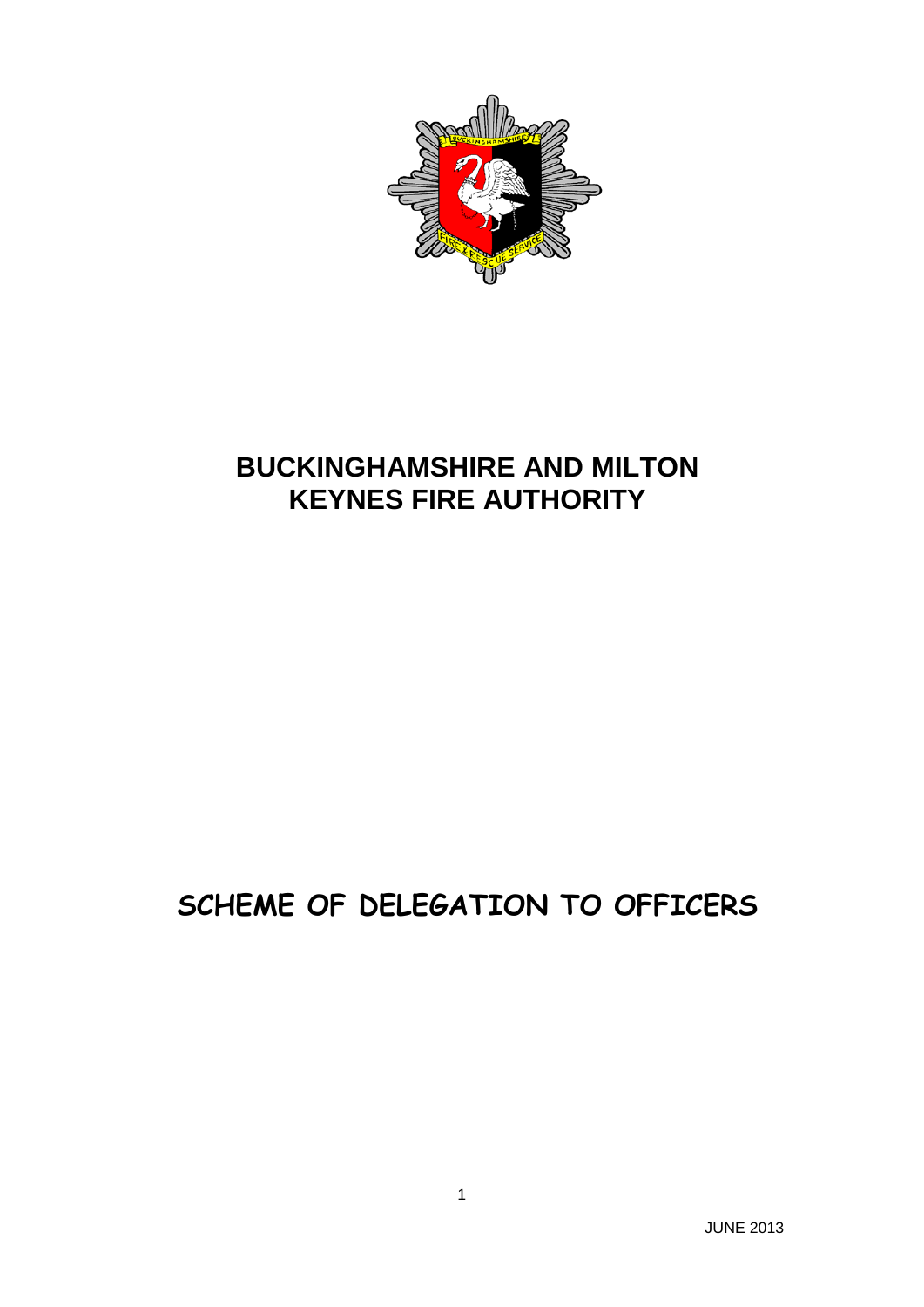## **1. Preamble**

- 1.1 This Scheme is made under Section 101 of the Local Government Act 1972, as imported into the Buckinghamshire Fire Services (Combination Scheme) Order 1996 ("the Combination Scheme") and has been approved by the Authority to facilitate efficient decision making.
- 1.2 The Authority, therefore, whilst retaining overall responsibility for the formulation of policy including the approval of the Revenue Budget and Capital Programme has delegated to the officers the powers set out in this Scheme.
- 1.3 The Authority is required by the Local Government and Housing Act 1989 to appoint a Monitoring Officer -the Director of Legal and Governance fulfils that role. The Local Government Finance Act 1988 requires the Authority to appoint a Chief Finance Officer – the Director of Finance and Assets fulfils that role. The duty under the Local Government and Housing Act 1989 to designate one if its officers as a Head of Paid Service does not apply to the Authority
- 1.4 There are certain duties for which the Authority is required to appoint "proper officers" and assign responsibilities to those individuals. For the purposes of this Scheme the Proper Officers are the Chief Fire Officer/Chief Executive, the Director of Finance and Assets and the Monitoring Officer

**The Chief Fire Officer** is the Chief Executive of the Authority and is the de facto head of paid service

**The Chief Finance Officer** (the Director of Finance and Assets)

**The Monitoring Officer** (the Director of Legal and Governance )

# **2. General Conditions of Delegation and Definitions**

- 2.1 The existence of a delegation shall not require the Chief Fire Officer to take a decision on that issue. The Chief Fire Officer needs to be aware of particular controversial issues of concern to the Authority. In such circumstances he or she may refer the matter for guidance or decision by the Authority if he or she considers it is appropriate to do so. In so doing the Chief Fire Officer shall advise the Members concerned of the extent of his or her delegated powers relating to the matter.
- 2.2 When action taken under the terms of this Scheme is of significance or importance to the work of the Authority, or could be construed to be a matter of political sensitivity or controversy, Officers shall inform Members, as soon as reasonably practical, either in writing or other suitable communication.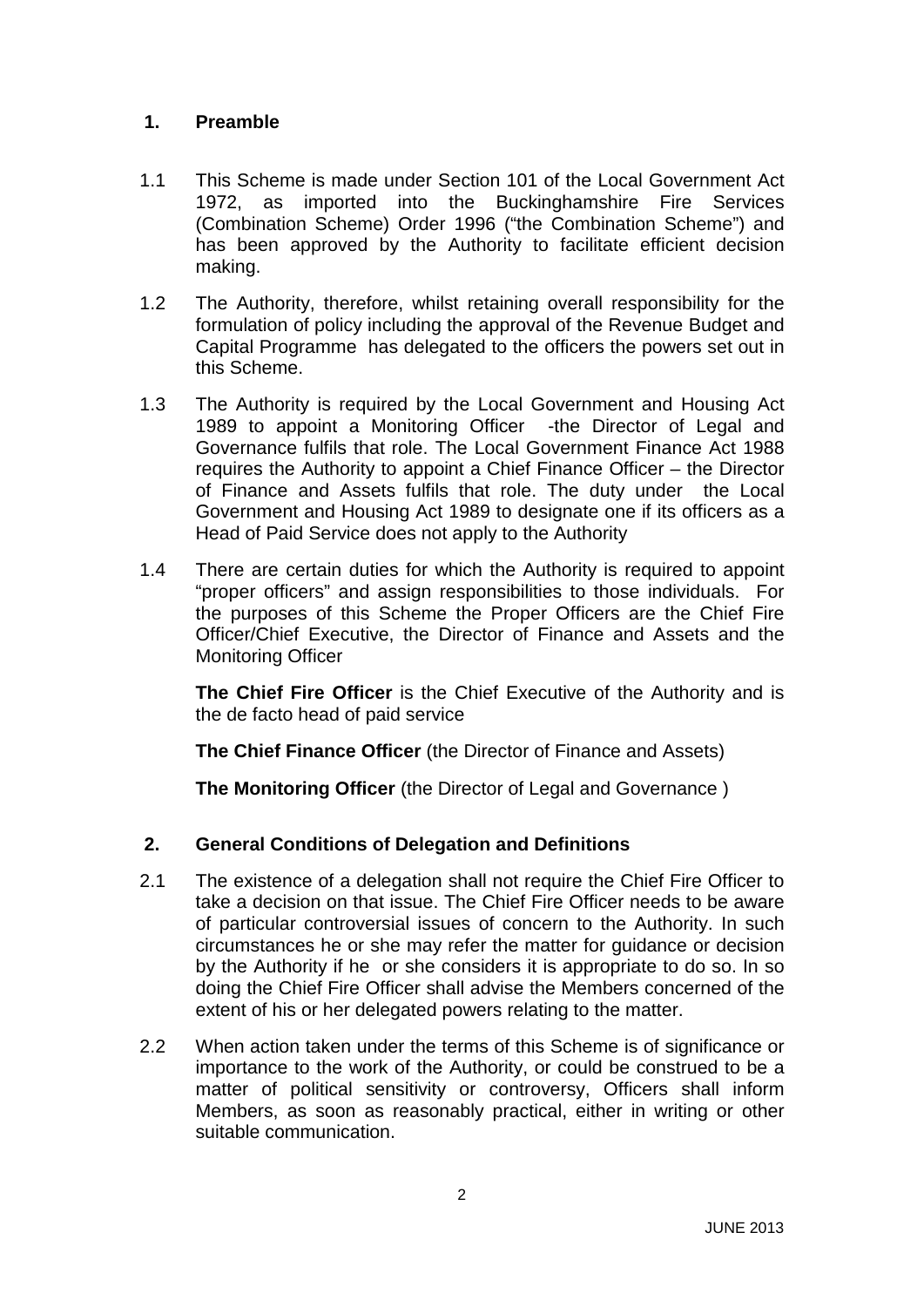2.3 The Monitoring Officer to the Authority shall keep the operation of the Scheme under review, and the Authority may amend its provisions from time to time.

### **3**. **CHIEF FIRE OFFICER/CHIEF EXECUTIVE**

- 3.1 The Chief Fire Officer shall, within the approved budgets and policies, exercise all matters of day-to-day administration and operational management of the services and functions. This delegation shall include taking and implementing decisions including, in particular, any decision which is concerned with maintaining the operation or effectiveness of those services or with a matter incidental to the discharge of the Authority's functions or which falls within the scope of the Authority's policy framework.
- 3.2 All decision-making not reserved to the Authority or Committee as set out their respective terms of reference or in the Authority's Financial Regulations and Financial Instructions, or otherwise delegated to another Proper Officer under this Scheme is delegated to the Chief Fire Officer subject to the following requirements:
	- (a) any decisions or action shall comply with all relevant resolutions, orders and directions of the Authority and of its appointed Committee(s);
	- (b) where any matter involves professional or technical considerations within the sphere or competence of another Officer, the Chief Fire Officer shall consult with that Officer before authorising action. This shall not be limited to officers within the employ of the Authority, if circumstances require.
- 3.3 Delegation to Chief Fire Officer does not include:
	- (a) any matter which by law may not be delegated to an Officer;
	- (b) making a formal response on behalf of the Authority to any White Paper, Green Paper, Government Consultation Paper or draft European Union Directive without reference first to the Chairman of the Authority. However, when the timescales so requires, the Chief Fire Officer is authorised to respond without discussion with the Chairman. The content of such response shall be referred to the appropriate committee for their attention.
- 3.4 To complement the discharge of functions under these arrangements, the Chief Fire Officer shall:
	- (a) maintain close liaison with the Chairman in respect of controversial and sensitive issues.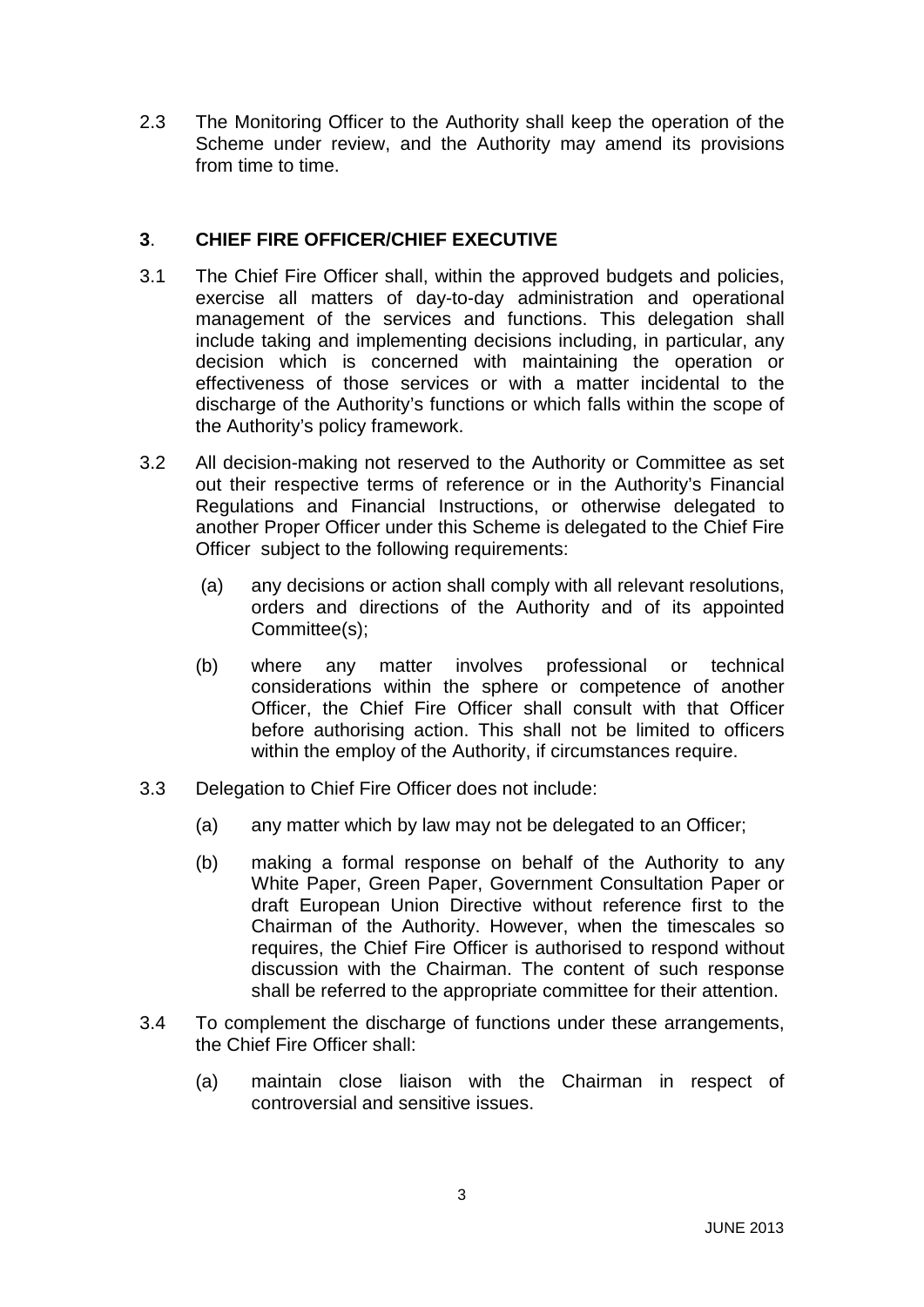- (b) maintain close liaison with Members representing the political groups in relation to any matter, which in the opinion of the Chief Fire Officer, may be regarded as sensitive or contentious by any such group.
- (c) keep a Member informed of significant developments relating to a specific matter, where a Member has made known to the Chief Fire Officer a legitimate interest, or where a matter relates to or affects the Member's electoral division or Ward.
- 3.5 The Chief Fire Officer may authorise, in writing, an Officer to exercise an authority in this Scheme in his or her absence, or at other times.
- 3.6 The Chief Fire Officer, in consultation with the Monitoring Officer shall:
	- (a) determine any case in which there is uncertainty whether an Officer is authorised to act under these arrangements; and
	- (b) act as the designated officer in accordance with the Local Authorities (Exemption from Political Restrictions) (Designation) Regulations 2012
- 3.7 Reference in these arrangements to the discharge of functions of the Authority include references to the doing of anything which is calculated to facilitate, or is conducive or incidental to, the discharge of any of those functions and the Chief Fire Officer is authorised to act accordingly.

#### **4. CHIEF FINANCE OFFICER**

- 4.1 The Director of Finance and Assets has the authority to:
	- (a) act as the suitably qualified responsible officer for the proper administration of financial affairs as required by Section 112 of the Local Government Finance Act 1988.
	- (b) after consulting with the Monitoring Officer, report to the full Authority and the Authority's external auditor if he or she considers that any proposal, decision or course of action will involve incurring unlawful expenditure, or is unlawful and is likely to cause a loss or deficiency or if the Authority is about to enter an item of account unlawfully or the Authority has insufficient resources to meet its spending
	- (c) provide technical and professional advice to the Authority Members and Officers.
	- (d) represent, when expressly authorised by the Authority or by a committee of the Authority, the Authority's interest at meetings with Government departments and agencies and other relevant national, regional and local organisations.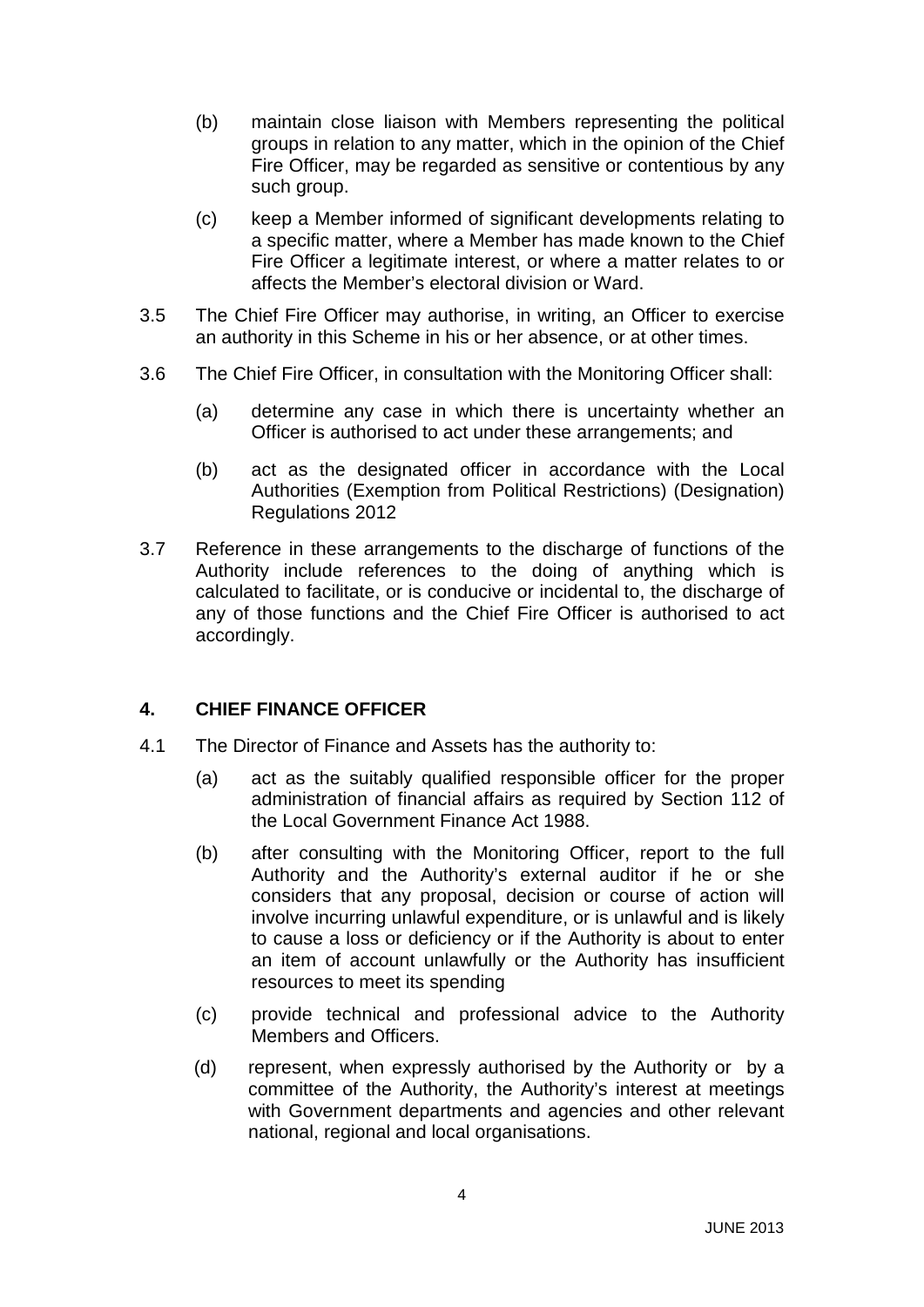- (e) ensure that the Authority's corporate financial planning and financial management frameworks (both revenue and capital) are robust, including the co-ordination of the Authority's strategic financial plans ; and including the coordination of corporate financial performance.
- (f) deliver the finance functions and manage the continuous internal audit of the Authority's activities.
- (g) interpret financial legislation as it relates to Authority.
- (h) provide appropriate training to Members and Officers with regard to financial planning or management issues.
- (i) take decisions necessary to discharge responsibilities assigned to the role in the Authority's Financial Regulations and Financial **Instructions**
- (j) be the proper officer for the purposes of:
	- (i) section 115 of the Local Government Act 1972
	- (ii) section 116 of the Local Government Finance Act 1988
	- (iii) sections 139A and 68 respectively of the Local Government Finance Acts 1988 and 1992

#### **5. MONITORING OFFICER**

- 5.1 The Monitoring Officer has authority to:
	- (a) ensure that up-to-date versions of the Constitutional documents are maintained and available for inspection by Members, Officers and the public.
	- (b) ensure lawfulness in decision-making
	- (c) after consulting with the Chief Finance Officer, report to the full Authority if he or she considers that any proposal, decision or omission would give rise to unlawfulness or if any decision or omission has given rise to maladministration. Such a report will have the effect of stopping the proposal or decision being implemented until the report has been considered.
	- (d) contribute to the promotion and maintenance of high standards of Member conduct
	- (e) ensure the proper operation of the procedure for complaints against Members
	- (e) provide advice on the scope of powers and Authority to take decisions; maladministration; financial impropriety; and probity to all Members.